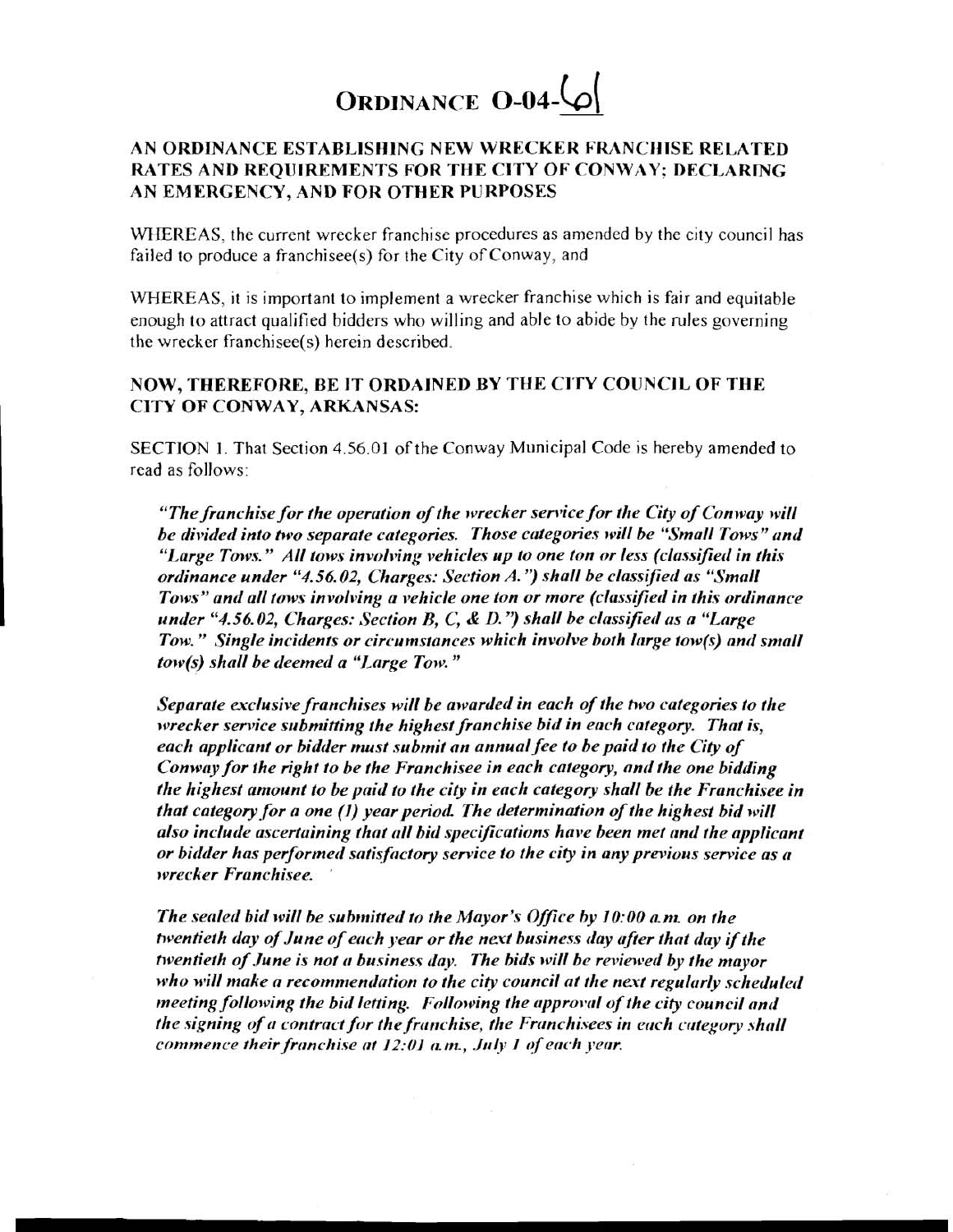Provided, That nothing herein shall preclude the mayor and City Council from rejecting any and all bids or waiving bids and entering into alternative agreements for the delivery of wrecker services to the City of Conway "

SECTION 2. That the first paragraph of Section 4.56.02 of the Conway municipal Code is hereby amended to read as follows:

"4.56.02 Duties of Franchisee and rates for service. The Franchisee *in each category* shall be required to provide and perform the following Services."

SECTION 3. That Section 4 56.02, (A), of the Conway Municipal Code is hereby amended to read as follows:

**"A.** The Franchisee shall provide a base of operations and storage inside the *territorial jurisdiction of the City of Conway* with easy accessibility to the public. The said storage area must provide security for vehicles stored. The Franchisee must, at a minimum, enclose the said storage area with a suitable fence at least six (6) feet in height with lockable gate(s) with two (2) feet barbed wire *on top* or razor wire on top".

SECTION 4. That Section 4.56.02, (H), is hereby amended to read as follows:

"H. *The Franchisee(s) will be required to have or to have avnilnble radio dispatched equipment of the following specifications for each category:* 

*Small Tow Franchise: I*- *One* (1) ton light duty wrecker *I* – *One and one half (1.5) ton or heavier rollback (flatbed)* 

*Large Tow Franchise:* 

**<sup>1</sup>**- *Twenty-five (25) ton rated wrecker with tandem rear axles* 

*I* – *One and one half (1.5) ton or heavier rollback (flatbed)* 

*The equipment shall be in compliance with all state, federal, and local laws applicable and will be subject to inspection at any time by the Police Department. Each will certify as frequently as is necessary that the equipment is in good working order for safety and the public convenience.* "

SECTION 5. That the second paragraph of Section 4.56.02, CHARGES, (D), is hereby amended to read as follows:

(D) In the event the Franchisee is required to remain at the site of the tow origination for a period which exceeds thirty (30) minutes from the time of the wrecker truck arrival, an additional maximum charge of \$40.00 per hour may be assessed for a class (A) and (B) vehicles as previously described. If the vehicle is class *(C) or (I))* as previously described, the said additional maximum charge allowed to be assessed may be \$125.00 per hour.